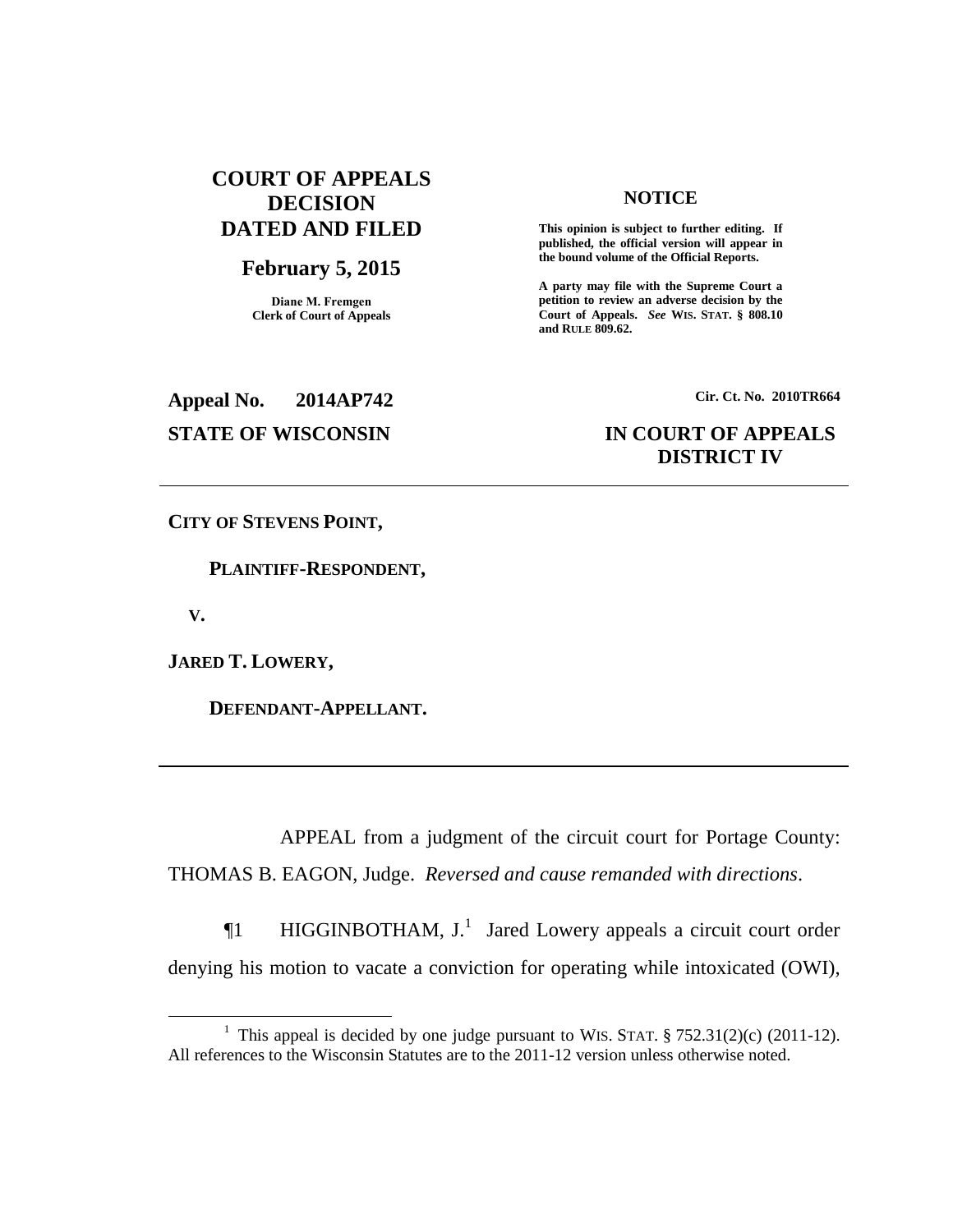first offense, under the City of Steven Point's OWI ordinance. Lowery argues that the court lacked subject matter jurisdiction to hear the City's charge of OWI, first offense, because the instant offense is factually a third offense, a crime, which only the State can prosecute. Lowery contends that because the court lacked subject matter jurisdiction, his conviction is void. We agree, and accordingly, reverse and remand with directions to vacate the conviction.

### **BACKGROUND**

¶2 In 2010, Lowery was issued a traffic citation in Portage County for OWI, first offense, in violation of the City of Stevens Point ordinance 9.01, adopting WIS. STAT. § 346.63(1)(a). Following a bench trial, the Portage County Circuit Court convicted Lowery of OWI, first offense. The court ordered an eightmonth revocation of Lowery's operating privileges. Afterward, according to Lowery, the Wisconsin Department of Transportation notified him that his privileges were to be revoked for two years, rather than eight months, because the Department regarded the 2010 conviction as a third offense under WIS. STAT. § 343.307.

¶3 In 2013, Lowery filed a motion to vacate the 2010 judgment on the ground that the judgment of conviction was void because the circuit court lacked subject matter jurisdiction. Lowery argued that he should have been charged criminally with a third offense OWI pursuant to WIS. STAT. § 346.65(2)(am)(3), rather than a first offense, because he had two other convictions that counted as prior offenses under WIS. STAT. § 343.307(1)(a) and (d). Lowery submitted to the court his driving record as proof of the two prior convictions with his motion. The driving record indicates that Lowery was convicted in 1996 of operating a motor vehicle while intoxicated in Milwaukee County and in 2002 under Florida's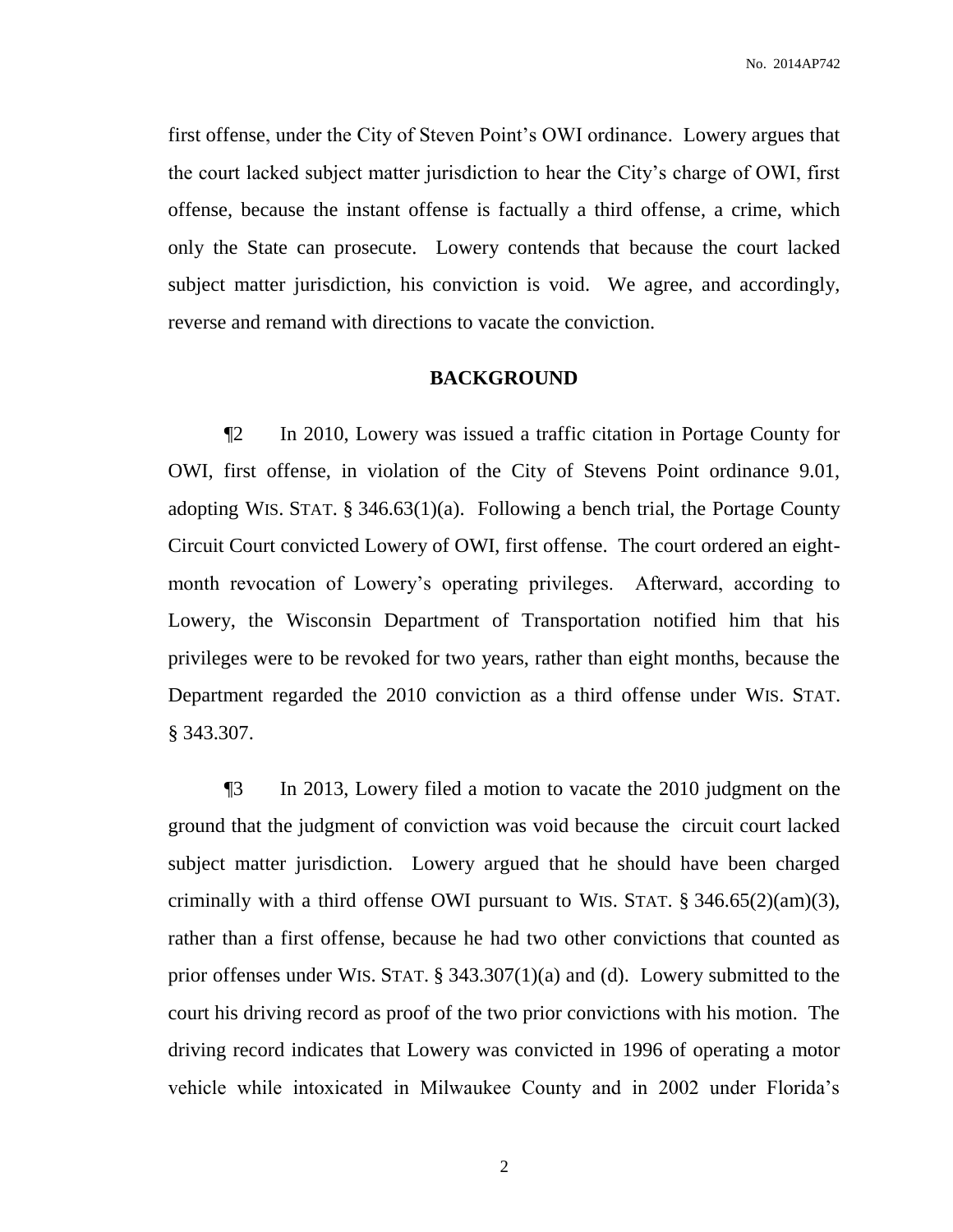implied consent law. Lowery argued that because he should have been charged with a criminal offense, the court lacked subject matter jurisdiction to try him for an ordinance violation, relying on *County of Walworth v. Rohner*, 108 Wis. 2d 713, 722, 324 N.W.2d 682 (1982).

¶4 After the hearing, the circuit court denied Lowery's motion on the ground that Lowery's objections went to the court's competency, not subject matter jurisdiction, and that Lowery had forfeited his right to challenge the court's competency when he failed to raise the alleged defect in the City's citation for a first offense in the circuit court. In reaching its decision, the circuit court relied on *Village of Trempealeau v. Mikrut*, 2004 WI 79, 273 Wis. 2d 76, 681 N.W.2d 190.

¶5 Lowery appeals.

### **DISCUSSION**

¶6 "[W]hen the facts are not in dispute, whether a judgment is void for lack of jurisdiction is a question of law subject to de novo review." *Kett v. Community Credit Plan, Inc.*, 222 Wis. 2d 117, 128, 586 N.W.2d 68 (Ct. App. 1998).

¶7 As we indicated, Lowery argues that the City of Stevens Point lacked jurisdiction to charge and prosecute him for first offense OWI under its ordinance and therefore, under *Rohner*, the circuit court lacked subject matter jurisdiction. *See Rohner*, 108 Wis. 2d 722. Specifically, Lowery contends that because he has two convictions that count as prior offenses under WIS. STAT. § 343.307, the City lacked jurisdiction to charge or prosecute his factually third OWI as a city ordinance violation because only the State can prosecute crimes, and accordingly, the State has exclusive jurisdiction over second and subsequent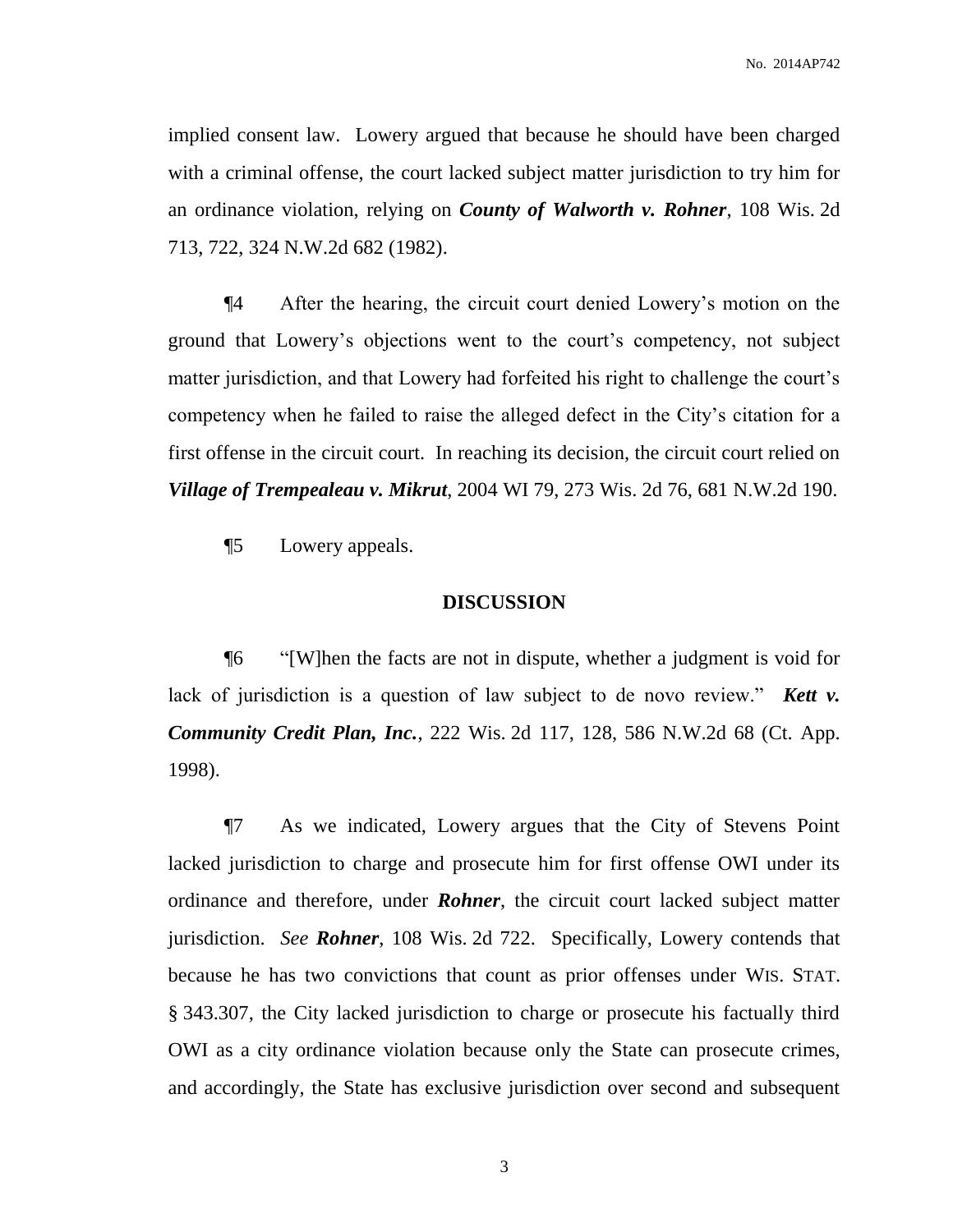OWI offenses.<sup>2</sup> Thus, applying the holding in *Rohner*, Lowery argues that the circuit court lacked subject matter jurisdiction to try and convict him for OWI first offense, and therefore his conviction is void. We agree.

¶8 In *Rohner*, the defendant committed a second offense OWI, however he was charged and convicted of first offense OWI under Walworth County's first-offense ordinance. *See Rohner*, 108 Wis. 2d at 715. Rohner sought to dismiss the charge on the ground that the court lacked subject matter jurisdiction because only the State can enact and prosecute crimes, and argued that the State had exclusive jurisdiction over second and subsequent offense OWIs. *See id.* The supreme court concluded that criminal proceedings and penalties were required for the second OWI offense, and that, "[b]ecause in Wisconsin only the state has the power to enact and prosecute crimes and criminal penalties are required, the trial court was without jurisdiction to try the defendant under the Walworth county ordinance." *Id.* at 718. Thus, according to the court in *Rohner*, a circuit court lacks subject matter jurisdiction over a second and subsequent offense OWI charged under a county's or municipality's first-offense ordinance.

¶9 Applying the supreme court's holding in *Rohner* to the facts of this case, we conclude that the 2010 judgment against Lowery for first offense OWI is void because the court lacked subject matter jurisdiction to try and convict Lowery under the Portage County first-offense OWI ordinance.

 $\overline{a}$ 

<sup>&</sup>lt;sup>2</sup> Under WIS. STAT. § 346.65(2), a first offense OWI is civil in nature and subsequent offenses are criminal. *County of Walworth v. Rohner,* 108 Wis. 2d 713, 716-17, 324 N.W.2d 682 (1982).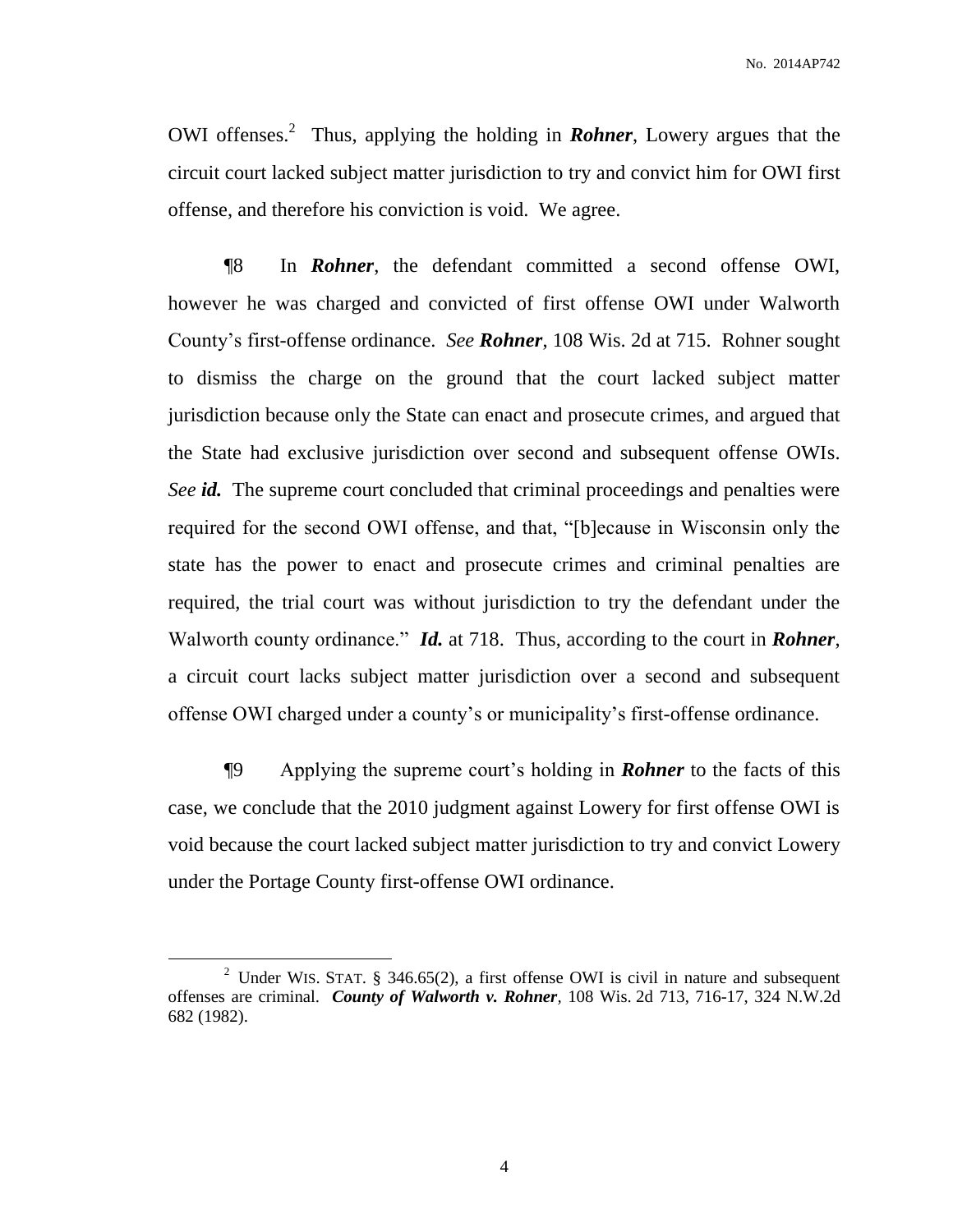¶10 The City argues that the supreme court's holding in *Rohner* was modified by the supreme court's holding in *Mikrut*. The City cites *Mikrut* for the proposition that circuit courts are never without subject matter jurisdiction "to entertain actions of any nature whatsoever," and that "[c]ircuit courts in Wisconsin are constitutional courts with general original subject matter jurisdiction over all matters civil and criminal." *See Mikrut*, 273 Wis. 2d 76, ¶1 (citation omitted). The City referred to the *Rohner* court's statement that "[t]he legislature intended that a second offense for drunk driving be exclusively within the province of the state" to prosecute as a crime, *Rohner*, 108 Wis. 2d at 717, and then asserted that Lowery here is arguing that this court should "curtail" the circuit court's subject matter jurisdiction over OWI violations, which, the City argues, is in direct conflict with the court's holding in *Mikrut*. Although the City concedes that second and subsequent offense OWI violations must be prosecuted by the State, the City asserts that "a violation of this rule cannot deprive the circuit court of its subject matter jurisdiction." Rather, the City argues, the requirement that the State prosecute second and subsequent OWI violations as criminal matters affects only a court's competency to proceed, and here, Lowery forfeited any objection to the court's competency.

¶11 We reject the City's argument that *Mikrut* modified *Rohner*. The court in *Mikrut* made no reference to its earlier holding in *Rohner* in discussing the distinction between a court's subject matter jurisdiction and competency. And we do not read *Mikrut* as modifying *Rohner* in any way. The court's holding in *Rohner* that we apply here continues to be good law in Wisconsin and the City fails to persuade us otherwise.

¶12 In addition, the City's reliance on *Mikrut* is misplaced. In *Mikrut*, the supreme court addressed a circuit court's noncompliance with statutory